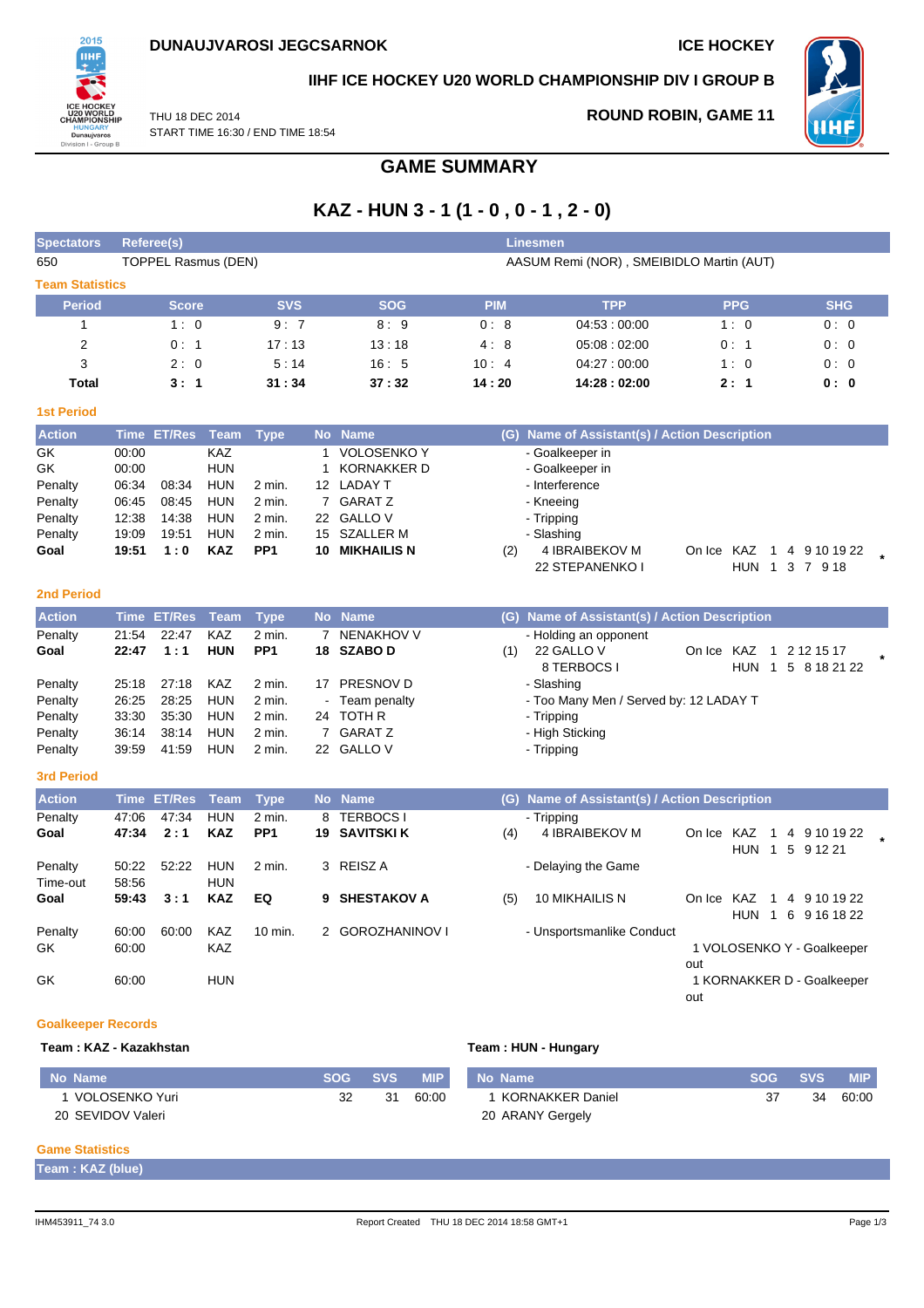# **DUNAUJVAROSI JEGCSARNOK ICE HOCKEY**



### **IIHF ICE HOCKEY U20 WORLD CHAMPIONSHIP DIV I GROUP B**

THU 18 DEC 2014 START TIME 16:30 / END TIME 18:54

### **ROUND ROBIN, GAME 11**



|                    | Head Coach: STARYGIN Sergei |    |          |             |                |                |              |          |       |   | <b>Shots on Goal</b> |                |                        |             |
|--------------------|-----------------------------|----|----------|-------------|----------------|----------------|--------------|----------|-------|---|----------------------|----------------|------------------------|-------------|
| <b>No Pos</b>      | <b>Name</b>                 | G. | A        | P           | <b>PIM</b>     | $FO+$          | FO-          | $FO+/-$  | FO%   |   | $\overline{2}$       | $\mathbf{3}$   | <b>TS</b><br><b>OT</b> | $+/-$       |
| 2 D                | <b>GOROZHANINOV IIya</b>    | 0  | 0        | $\Omega$    | 10             | 0              | 0            | 0        | 0.00  | 0 | 0                    | 0              | 0                      | 0           |
| 8 F                | KOROLINSKI Yevgeni          | 0  | 0        | 0           | 0              | 0              |              | -1       | 0.00  | 2 |                      | 3              | 6                      | 0           |
| 12 D               | <b>ZINCHENKO Stanislav</b>  | 0  | 0        | $\Omega$    | 0              | 0              | 0            | $\Omega$ | 0.00  | 0 | $\Omega$             |                |                        | 0           |
| 15 F               | <b>GRENTS Dmitri</b>        | 0  | 0        | 0           | 0              | 10             | 14           | -4       | 41.67 | 0 |                      |                | 2                      | 0           |
| 17 F               | <b>PRESNOV Dmitri</b>       | 0  | 0        | 0           | $\overline{2}$ | $\overline{c}$ | 3            | -1       | 40.00 | 0 |                      | 0              |                        | $\mathbf 0$ |
| 4 D                | IBRAIBEKOV Madiar +C        | 0  | 2        | 2           | 0              | 0              | 0            | 0        | 0.00  | 0 | 2                    |                | 3                      | $+1$        |
| F<br>9             | SHESTAKOV Arkadi            |    | $\Omega$ |             | $\Omega$       | 9              | 7            | 2        | 56.25 | 0 |                      | $\overline{2}$ | 3                      | $+1$        |
| 10 F               | <b>MIKHAILIS Nikita</b>     |    |          | 2           | 0              | 0              | 4            | -4       | 0.00  | 1 | 4                    | 3              | 8                      | $+1$        |
| 19 F               | SAVITSKI Kirill +A          |    | 0        |             | 0              | 0              | 0            | 0        | 0.00  | 0 | $\overline{2}$       | 4              | 6                      | $+1$        |
| 22 D               | STEPANENKO Ivan +A          | 0  |          |             | 0              | 0              | 0            | $\Omega$ | 0.00  | 3 | 0                    | 0              | 3                      | $+1$        |
| 5 D                | <b>MEZHEBITSKI Vladimir</b> | 0  | 0        | 0           | 0              | 0              | 0            | 0        | 0.00  | 0 | 0                    | 0              | 0                      | 0           |
| 7 D                | NENAKHOV Vladislav          | 0  | $\Omega$ | 0           | $\overline{2}$ | 0              | 0            | 0        | 0.00  | 0 | 0                    | 0              | 0                      | 0           |
| F<br>11            | <b>ASETOV Alikhan</b>       | 0  | 0        | 0           | $\Omega$       | $\Omega$       | 0            | $\Omega$ | 0.00  | 1 | 0                    | 0              |                        | 0           |
| 18 F               | <b>KINSTLER Ivan</b>        | 0  | 0        | 0           | 0              | 7              | 10           | -3       | 41.18 | 0 | 0                    | 0              | 0                      | 0           |
| 21 F               | KISELYOV Alexei             | 0  | 0        | 0           | 0              | 0              | 1            | -1       | 0.00  | 0 | 0                    | 0              | 0                      | 0           |
| 13 F               | STUKALOV Sergei             | 0  | 0        | 0           | 0              | 0              | 0            | 0        | 0.00  | 0 |                      | 0              |                        | 0           |
| 14 F               | YADRYSHNIKOV Kirill         | 0  | 0        | 0           | $\mathbf 0$    | 0              | 0            | 0        | 0.00  | 1 | 0                    | $\Omega$       |                        | 0           |
| 16 F               | NEZNAMOV Nikita             | 0  | 0        | $\Omega$    | 0              | 2              |              |          | 66.67 | 0 | 0                    |                |                        | 0           |
| 24 D               | <b>RYSPAYEV Damir</b>       | 0  | 0        | 0           | 0              | 0              | $\mathbf{0}$ | $\Omega$ | 0.00  | 0 | 0                    | 0              | 0                      | $\mathbf 0$ |
| GK<br>$\mathbf{1}$ | VOLOSENKO Yuri (BP)         | 0  | $\Omega$ | 0           | 0              |                |              |          |       | 0 | 0                    | 0              | 0                      |             |
| 20 GK              | SEVIDOV Valeri              | 0  | 0        | $\mathbf 0$ | 0              |                |              |          |       |   | $\Omega$             | 0              | 0                      |             |
| <b>Total</b>       |                             | 3  | 4        | 7           | 14             | 30             | 41           | $-11$    | 42.25 | 8 | 13                   | 16             | 37                     |             |

# **Team : HUN (white)**

|               | Head Coach: CHERNOMAZ Rich   |    |              |          |                |          |     |                |        |                |                | <b>Shots on Goal</b> |                        |       |
|---------------|------------------------------|----|--------------|----------|----------------|----------|-----|----------------|--------|----------------|----------------|----------------------|------------------------|-------|
| <b>No Pos</b> | <b>Name</b>                  | G  | А            | P        | <b>PIM</b>     | $FO+$    | FO- | $FO+/-$        | FO%    |                | $\overline{2}$ | 3                    | <b>OT</b><br><b>TS</b> | $+/-$ |
| 5 D           | <b>STIPSICZ Bence</b>        | 0  | $\Omega$     | 0        | 0              | 0        | 0   | 0              | 0.00   | 0              |                | 0                    |                        | 0     |
| F<br>6        | ERDELY Csanad +A             | 0  | 0            | 0        | 0              | 10       | 6   | 4              | 62.50  |                | 3              | 0                    | 4                      | $-1$  |
| F<br>9        | KOCSIS Ferenc +C             | 0  | $\Omega$     | 0        | $\Omega$       | 3        | 9   | -6             | 25.00  | 0              | 2              | 0                    | 2                      | $-1$  |
| 12 D          | <b>LADAY Tamas</b>           | 0  | 0            | 0        | $\overline{2}$ | 0        | 0   | 0              | 0.00   | 0              | $\mathbf{2}$   | 0                    | $\overline{2}$         | 0     |
| 16 F          | <b>VINCZE Peter</b>          | 0  | $\Omega$     | 0        | 0              | 3        | 1   | 2              | 75.00  | 0              | 0              | 1                    | 1                      | $-1$  |
| 10 F          | <b>SZABO Krisztian</b>       | 0  | 0            | 0        | 0              | 9        | 3   | 6              | 75.00  | $\overline{2}$ |                | 0                    | 3                      | 0     |
| D<br>15       | <b>SZALLER Mark</b>          | 0  | $\Omega$     | 0        | $\overline{2}$ | 0        | 0   | 0              | 0.00   | 0              |                | 0                    |                        | 0     |
| F<br>18       | <b>SZABO Daniel</b>          |    | $\Omega$     |          | 0              | $\Omega$ | 0   | 0              | 0.00   | 0              |                | 0                    |                        | -1    |
| F<br>21       | <b>KERESZTURY Erik</b>       | 0  | 0            | 0        | 0              |          |     | 0              | 50.00  | $\mathbf{1}$   | 0              |                      | 2                      | 0     |
| 22 F          | GALLO Vilmos +A              | 0  |              |          | 4              | 4        | 2   | $\overline{2}$ | 66.67  | 2              | $\overline{2}$ | 0                    | 4                      | $-1$  |
| 3 F           | <b>REISZ Aron</b>            | 0  | $\Omega$     | $\Omega$ | $\overline{2}$ | 9        | 7   | 2              | 56.25  | 1              | 0              | 0                    |                        | 0     |
| F<br>8        | <b>TERBOCS Istvan</b>        | 0  |              |          | $\overline{2}$ |          | 0   |                | 100.00 | 0              | 0              |                      |                        | 0     |
| F<br>13       | <b>HAMVAI Szilard</b>        | 0  | $\Omega$     | 0        | 0              | $\Omega$ | 0   | 0              | 0.00   | 0              | 0              | 0                    | 0                      | 0     |
| 23 D          | <b>VOKLA Roland</b>          | 0  | $\Omega$     | 0        | $\Omega$       | 0        | 0   | 0              | 0.00   | 0              | 2              | 0                    | 2                      | 0     |
| 24 F          | <b>TOTH Richard</b>          | 0  | 0            | 0        | 2              | 0        | 0   | $\Omega$       | 0.00   | 1              |                | 0                    | $\overline{2}$         | 0     |
| 7 D           | <b>GARAT Zsombor</b>         | 0  | 0            | $\Omega$ | 4              | 0        | 0   | 0              | 0.00   | 0              | 0              |                      |                        | 0     |
| F<br>11       | <b>MAZZAG Daniel</b>         | 0  | 0            | $\Omega$ | 0              |          |     | $\Omega$       | 50.00  | 1              |                | 0                    | 2                      | 0     |
| D<br>14       | <b>HRUBY Gellert</b>         | 0  | 0            | 0        | 0              | $\Omega$ | 0   | 0              | 0.00   | 0              |                |                      | $\overline{2}$         | 0     |
| GK            | <b>KORNAKKER Daniel (BP)</b> | 0  | $\Omega$     | 0        | 0              |          |     |                |        | 0              | 0              | 0                    | 0                      |       |
| 20 GK         | <b>ARANY Gergely</b>         | 0  | $\Omega$     | $\Omega$ | $\Omega$       |          |     |                |        | $\Omega$       | 0              | 0                    | $\Omega$               |       |
| <b>Total</b>  |                              | 1. | $\mathbf{2}$ | 3        | 18             | 41       | 30  | 11             | 57.75  | 9              | 18             | 5                    | 32                     |       |